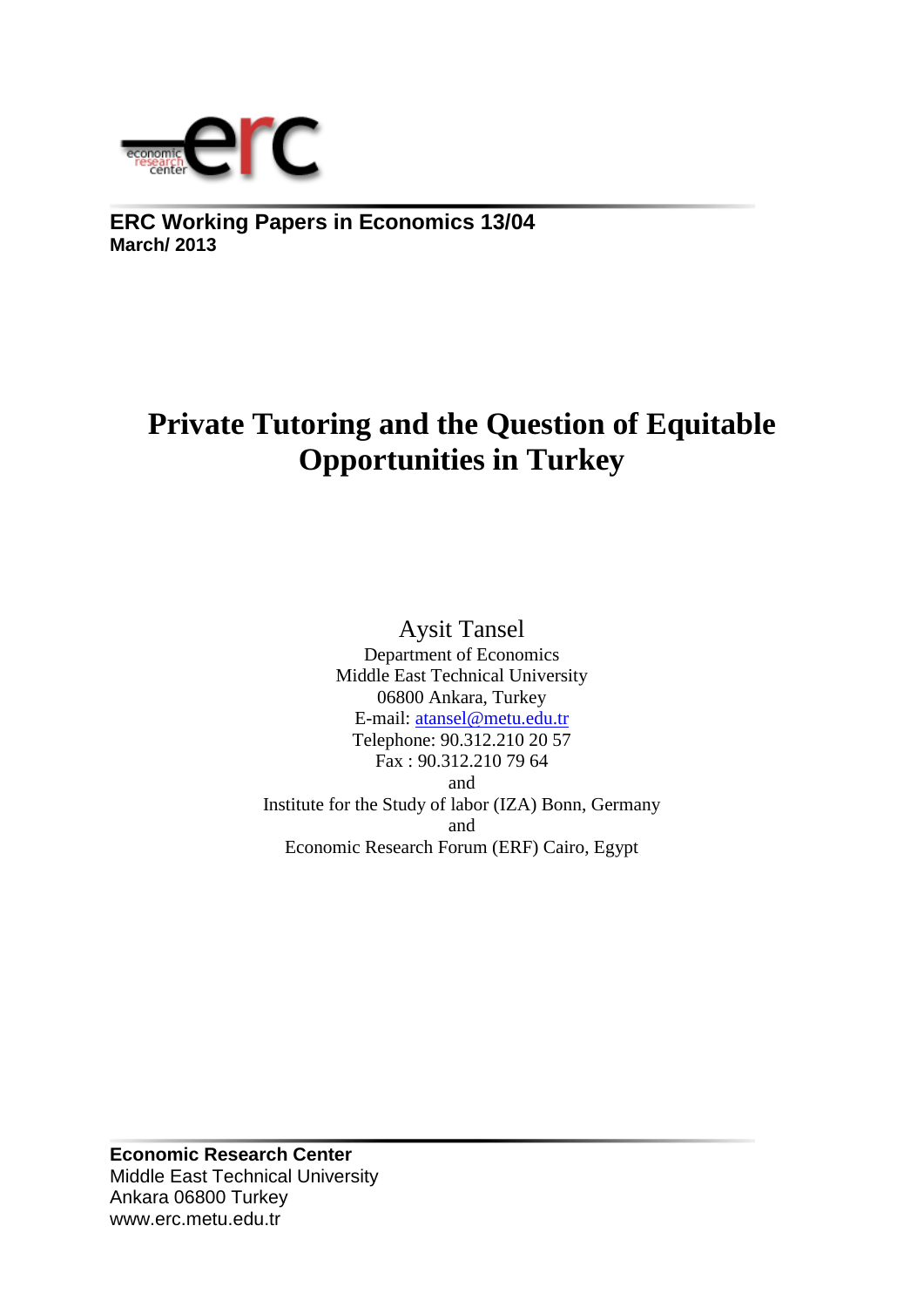### **Private Tutoring and the Question of Equitable Opportunities in Turkey\***

**Aysit Tansel**

**Department of Economics Middle East Technical University 06800 Ankara, Turkey E-mail: atansel@metu.edu.tr Telephone: 90.312.210 20 57 Fax : 90.312.210 79 64 and Institute for the Study of labor (IZA) Bonn, Germany and Economic Research Forum (ERF) Cairo, Egypt**

**March 14, 2013**

#### **Abstract**

This paper focuses on the implications of private tutoring in Turkey for questions of equity regarding the provision of public education, based on an analysis of previously published research. The nature of the private tutoring and its relation to the two national selection examinations in Turkey are also discussed.

#### **Key Words:**

Turkey; Private tutoring; Educational equity; National Selection Examinations. **JEL Codes**: I21,I24, I25

**\*** I gratefully acknowledge the comments and suggestions of Giray Berberoğlu, Mark Bray, André Elias Mazawi and Ronald Sultana. Any errors are my own.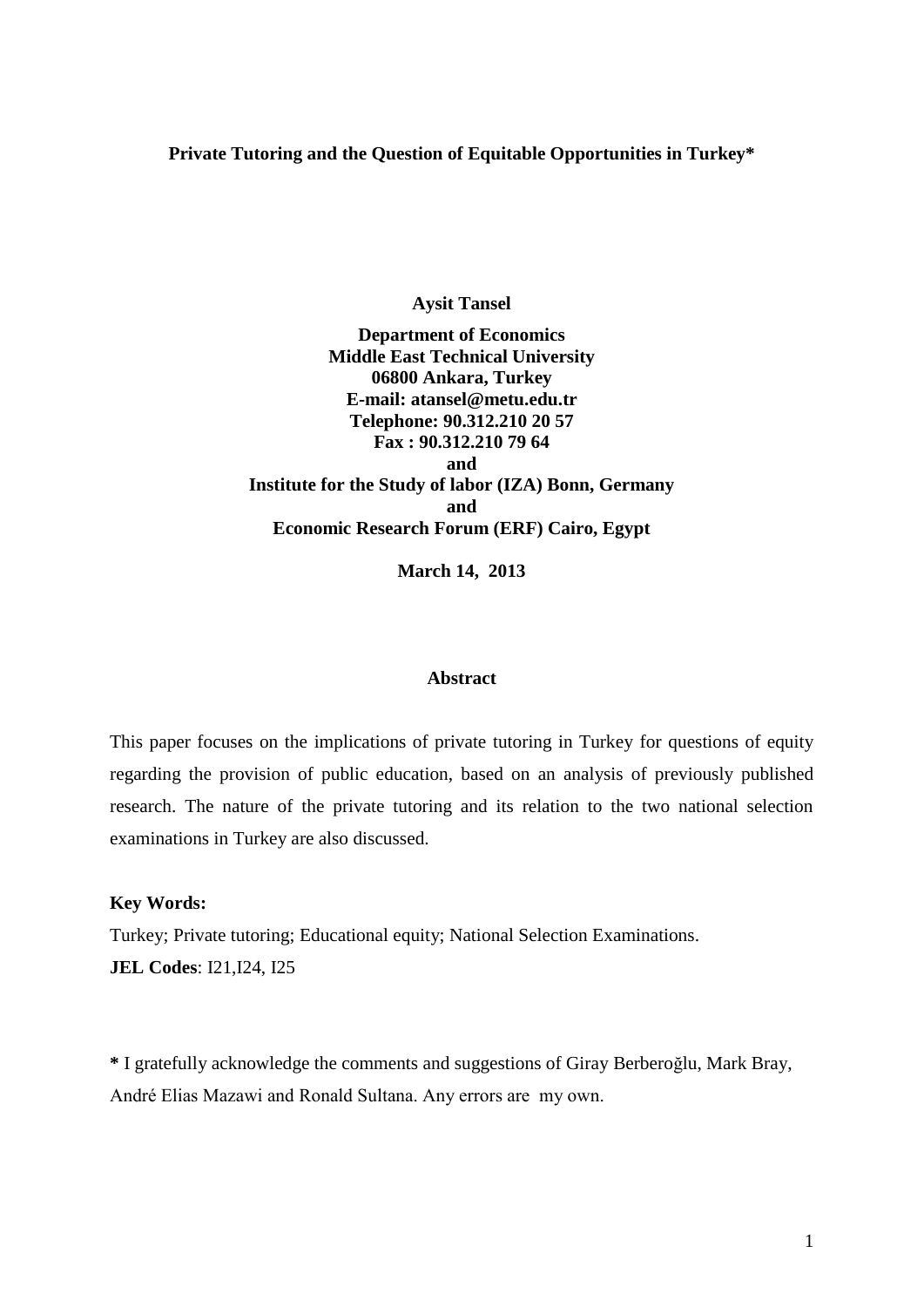#### **Introduction**

Private tutoring is one of the most important issues in the countries where there is a large demand for the higher education but the access to higher education is limited by entrance examinations. Under those circumstances, the highly competitive University Entrance Examination (UEE) becomes the only target among students. The educational system basically focuses on competition. As a result, the quality of teaching and learning practices are impoverished. The major objective in high stake examinations becomes selection. The selection process ranks the students with respect to their test scores in order to be able to discriminate among them. However, a discriminatory approach to education is not desirable. The aim should be to harmonize individual differences with respect to knowledge and skills acquired (Berberoğlu and Tansel, 2012) Unfortunately, student selection for university programs hampers the educational rights of individuals (Gök, 2010). Over this backdrop, both the parents and the students are overly concerned with the entrance examinations. In relation to that, private tutoring plays an important role in the students' preparation for the entrance examinations.

In the schools the common examination type is the essay examination whereas the UEEs are based on multiple-choice questions. One function of private tutoring is to prepare students in techniques of answering multiple choice questions. Therefore, private tutoring could be thought of concentrating on mechanical teaching-learning practices. Given the importance placed on private tutoring, the schools become credential-granting institutions. Moreover, not all the students have equal access to private tutoring since it is related to parents' income and wealth. Therefore, private tutoring exacerbates socio-economic inequalities. Students from wealthy backgrounds could attend the most prestigious private tutoring institutions and be selected via the entrance examinations. Students from less wealthy backgrounds may not be able to afford any private tutoring at all.

This paper deals with equity implications of private tutoring in Turkey. The intersection between private tutoring and equity issues are discussed in the first part of the paper. The second part of the paper explains the nature of private tutoring and the two national examinations Turkey. The relationship between the national examinations and the development of the private tutoring is elaborated on, before concluding with a set of observations.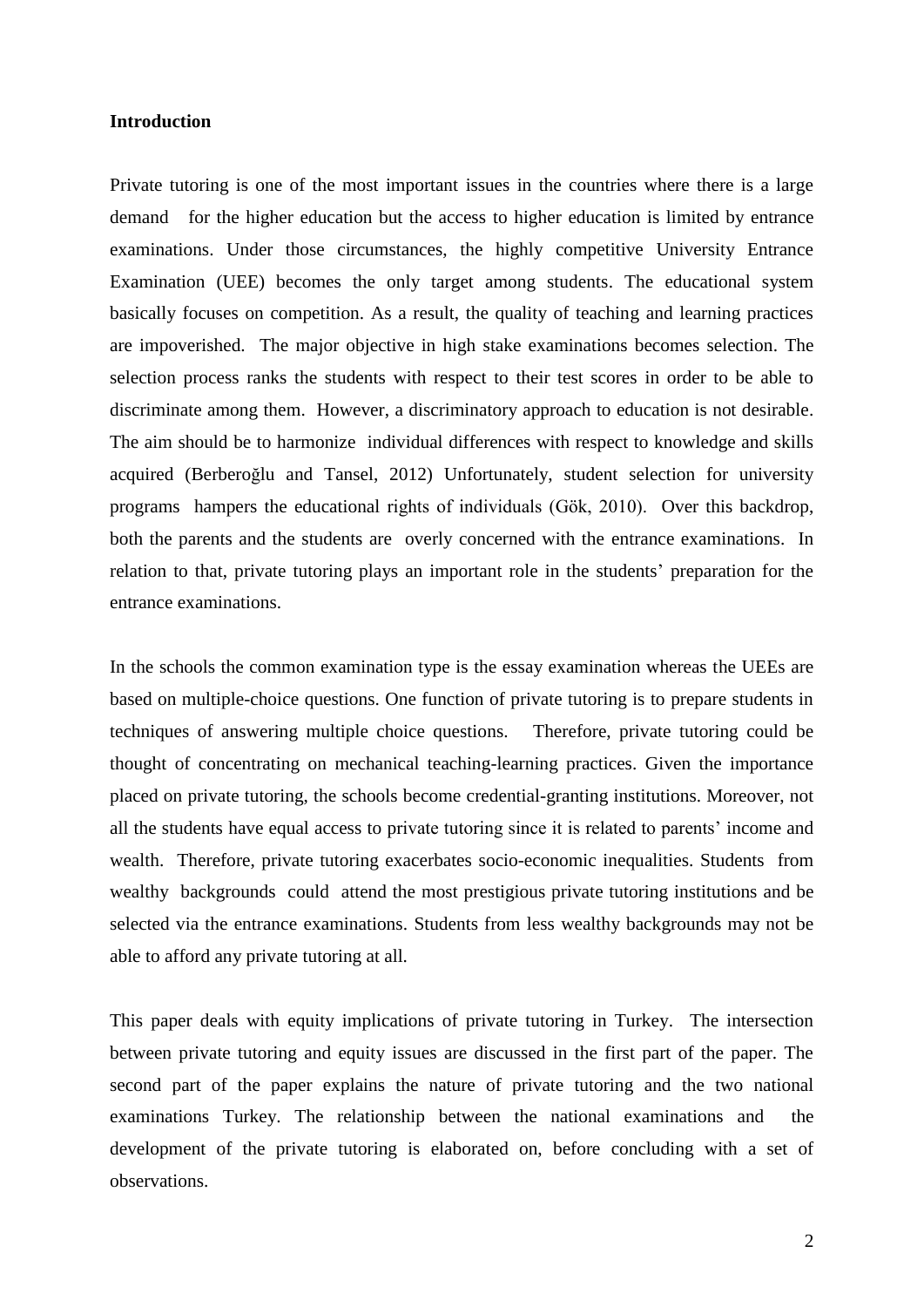#### **Private tutoring and equity in Turkey**

Inequities in the provision of educational services are evident when comparing private (household) and public (government) expenditure on education. The total private educational expenditure is higher in Turkey than in most countries, estimated to stand at 2.5% of the GDP in 2002 (TURKSTAT, 2011). The OECD average of private educational expenditure as percent of GDP was 0.9 percent in 2008 (OECD, 2011). Private educational expenditure includes expenses on private tutoring as well as tuition for private schools. In contradistinction, the GDP share of public educational expenditure in Turkey was 4.76 percent in 2002 (TURKSTAT, 2011) which is lower than the OECD average of 5.0 percent in 2008 (OECD, 2011). The high private expenditure and the low public expenditure in Turkey are indicators of socioeconomic inequity in the provision of educational services. In 2001- 2002 academic year parents spent more than 1.4 percent of Turkey's GDP on private tutoring (Tansel and Bircan, 2006). In 2005, per student expenditure was equivalent to US\$ 5,322 on the preparation for the UEE through private tutoring (TED, 2005). According to the Private Tutoring Association, Öz-De-Bir (2012) during the 2010-2011 academic year, the average annual private tutoring fee ranged from about US\$1,300 to US\$6,500 depending on the number of hours of instruction and the number of students in the class. This fee could be contrasted with the legal minimum wage in Turkey. The annual net minimum wage of a worker (16 years of age and over) in Turkey in 2012 was just under US\$ 5,000 (Turkish Accountants Association, 2012).Therefore, a worker earning the minimum wage would not be able to afford buy private tutoring for her/his children.

The Education Initiative Report (ERG, 2011) observes that education policies should be developed and applied in a way that does not discriminate against geographical regions, gender and socio-economic groups. From this perspective, considering the more established socio-economic level of students receiving private tutoring raises questions about inequity in the Turkish educational system. For many, private tutoring is a response to poor quality public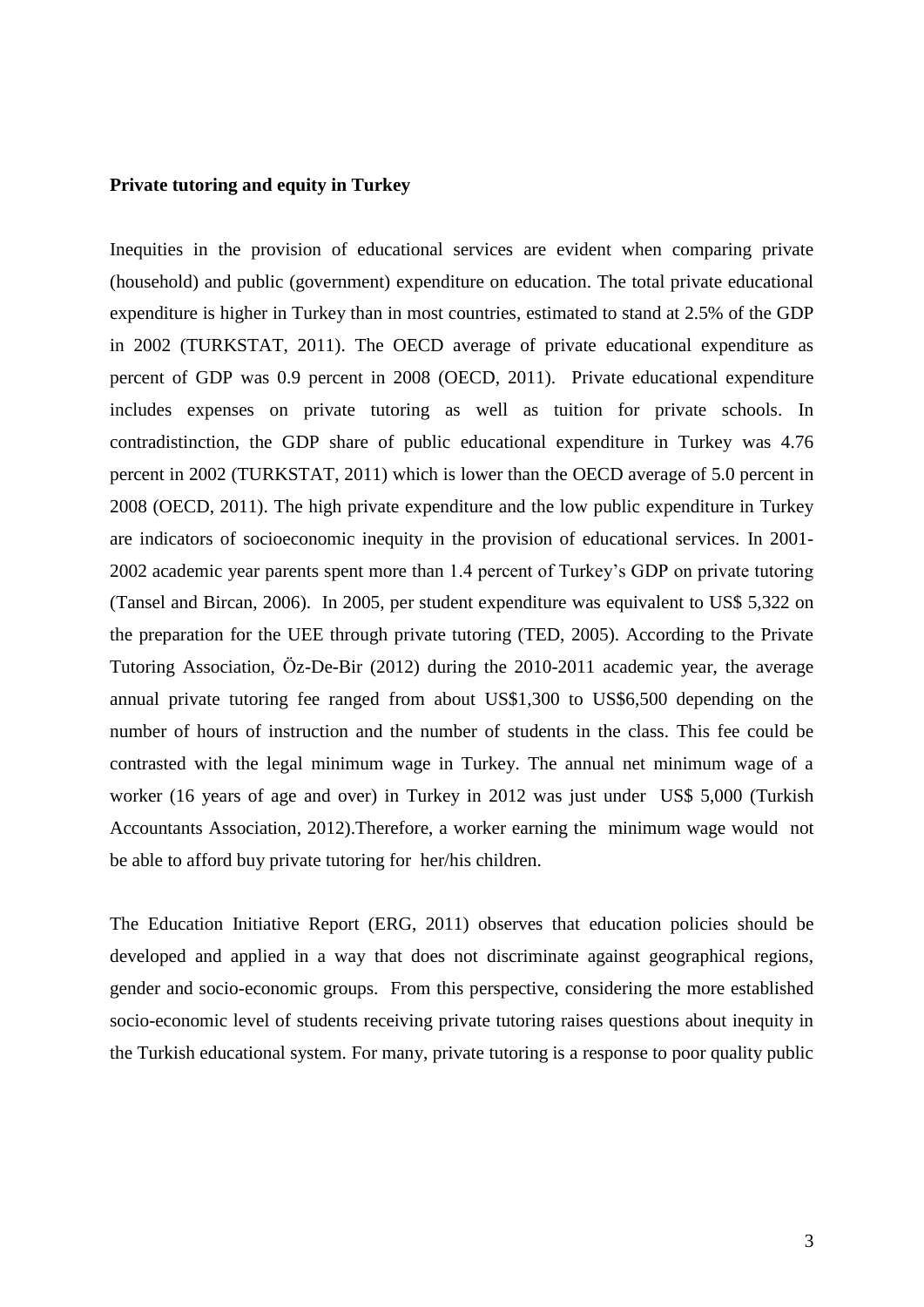education system. An increase in public education expenditure to improve quality of public schools may reduce the demand for private tutoring or it may not.<sup>1</sup>

The inequity underpinning private tutoring raises grave concern for government and educators. The 1980 military government in Turkey banned Private Tutoring Centers (PTCs) because of their concern for equity consideration. In 1983 a law was passed which required the closure of the PTCs within one year of 1984. The ban was lifted before it took effect because of the lobbying activities of the Private Tutoring Centers. There were only 174 PTCs at that time across the country. This event was a turning point in the history of the PTCs in Turkey<sup>2</sup>. It led to the establishment of the first association of the PTCs called Öz-De-Bir in 1985<sup>3</sup>. Today, Öz-De-Bir is the oldest and the largest of the several other PTC associations in the country. Tansel and Bircan (2008) have observed that private tutoring exacerbates social stratification and inequalities in Turkish society. Household income and parental education levels play important roles in determining access to private tutoring (Tansel and Bircan, 2006). Parents with high incomes can buy better quality and greater intensity of private tutoring while poor parents cannot afford the same. Parents with high levels of education also afford a better quality and greater amounts of private tutoring compared to parents with low levels of education. As a result, those students whose parents can afford private tutoring have an advantage over those who cannot in getting into the elite, high quality high schools and universities and obtaining higher incomes and prestigious positions in the labor market and the society. Wealthy parents view private tutoring as securing a competitive advantage for their children. In contrast, Öz-De-Bir officials have argued that PTCs provide services for middle- and low-income families at affordable prices compared to a private one to one teacher. PTCs are required to register five percent of the students from lower income families free of charge. Öz-De-Bir stated that this figure is more like 10 percent for its members (Öz-De-Bir, 2012). Clearly, the controversies over private tutoring in Turkey are deeply enmeshed with contending social class dynamics.

1

<sup>1</sup> Notwithstanding, in Hong Kong, Singapore and Korea, despite excellent public schools, still have much private tutoring, which is driven by social competition. 2 The history of the private tutoring centers in Turkey goes back to a law dated 1965 which legalized

them.

 $3\overline{O}$  Öz-De-Bir stands for "Özel Dersaneler Birligi" which literally means "Association of the Private Tutoring Centers".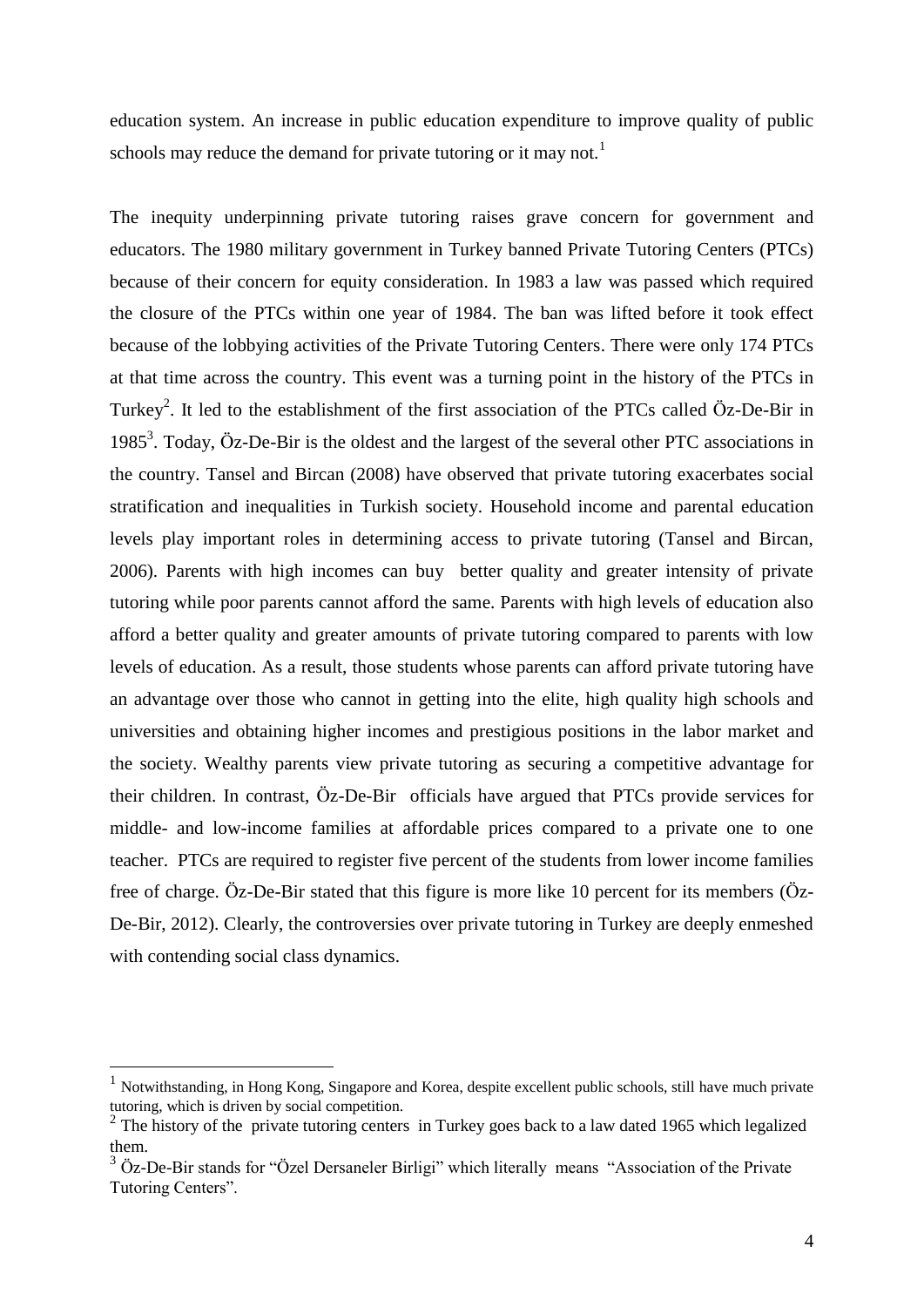Notwithstanding, social class represents only one axis of demarcation with regard to the nexus between private tutoring and educational inequities. There are other axes of demarcation along which these inequities and inequalities operate. These include gender, region, rural/urban background, type of high school and before 2010 the streams of study in the high school. Girls have only a small advantage over boys in terms of attending private tutoring (Tansel and Bircan 2008). A comparison of the geographic distribution of the PTCs and general high schools can be found in Tansel and Bircan (2008). The east and the south-east regions of Turkey have fewer PTCs compared to other regions of the country and PTCs operate mostly in urban areas. Moreover, students from the Black Sea region, east and southeast regions are somewhat less successful in UEEs compared to other Turkish regions although according to the findings of Berberoğlu and Kalender (2005) these regional differences are not significant in the 1999-2002 UEEs and the 2003 Programme for International Student Assessment (PISA) examination results in Turkey .

Differences in school quality represent additional facets of the larger question of equity. Parents send their children to PTCs, thus exacerbating socio-economic effects on scholastic achievement. A vicious circle thus feeds on inequalities among schools, raising the demand for private tutoring. There are large differences in school quality in Turkey. In particular, high schools differ in quality by the type of high school as indicated by the performance of the students in the national and international tests. According to the results of the UEE and PISA there is a wide variation in the performance of the students from various high schools in Turkey. This reflects the quality of high schools. The evidence indicates that the students from science high schools, Anatolian high schools and private high schools have a very high chance of being successful in the UEE. Their performance in PISA is much above the international average. Compared to this the students from general high schools who are less successful in the UEE and their performance in PISA is below the international average. These issues are discussed in more detail in the next section. Several studies indicate that the socio-economic and family background are important determinants of the performance in the examinations (Günçer and Köse, 1993; Dinçer and Uysal, 2010). The results show that the students from Science high schools, Anatolian high schools and the private high schools come from more affluent family backgrounds. This is confirmed by the following quotation: "… approximately two-thirds of the students in science high schools and one-half of the students in Anatolian high schools belong to the richest 20 percent of the households where at least one 15-year-old lives" (World Bank, 2011). Students from these schools go on to be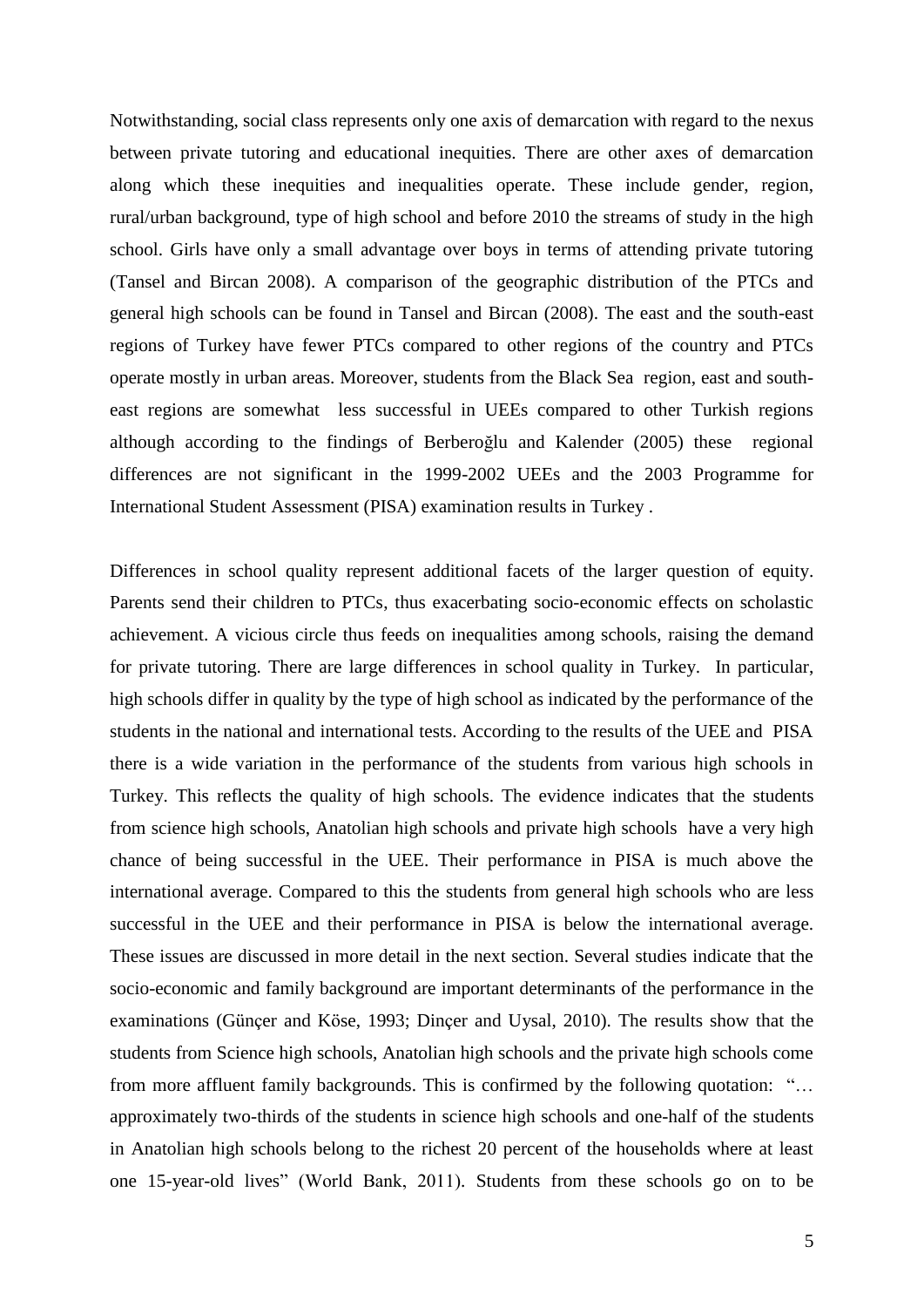successful in the UEE, and eventually in the labor market and the society. The number of elite, high quality high schools are only a few compared to the number of general high schools. Therefore, they admit students with an entrance examination for which it is common to prepare by taking private tutoring.

Since the 2010-2011 academic year the high school curriculum has changed to include a group of must courses which must be taken by all students and elective courses chosen by the students based on their interest and future career plans about the university program that they would like to apply. The first year of high school includes common must courses only. The following years include common, must courses as well as elective courses. This makes the system more flexible. However, before the 2010-2011 academic year there were four major general high school streams of study: Mathematics-Natural Sciences, Turkish-Mathematics, Turkish-Social Sciences and Foreign Languages. Students chose one of these streams during their high school years, based on their interest, their Grade Point Average (GPA) in the courses of the different fields of study and their future plans about the university program that they would like to apply. The students who are at the end of the  $12<sup>th</sup>$  grade in high school or high school graduates can take the UEE. Mathematics-Natural sciences and Turkish-Mathematics were the most popular streams among the students because of the belief that the students from these streams have a better chance of success at the UEE. Students in the Mathematics-Natural Sciences and the Turkish-Mathematics streams receive a more intensive mathematics curriculum compared to students in the Social Sciences and Foreign Language streams. There is no direct information about the distribution of students across the various streams. However, among the high school seniors and graduates who applied to the UEE in 2008, 33.3 percent had Mathematics-Natural Sciences background and 31.2 percent had Turkish-Mathematics background. Those who had Social Sciences background were only 13.3 percent. Those who majored in the Foreign Language streams accounted the 23.1 percent of the applicants to the UEE (Berberoğlu and Tansel, 2012).

#### **Private tutoring and national examinations**

In this paper we argue that the development of private tutoring is connected with the national examination system in Turkey. There are two major national examinations in Turkey. The first is the national examination taken at the end of the eighth school grade of compulsory schooling. This examination selects the students who will proceed to elite and high quality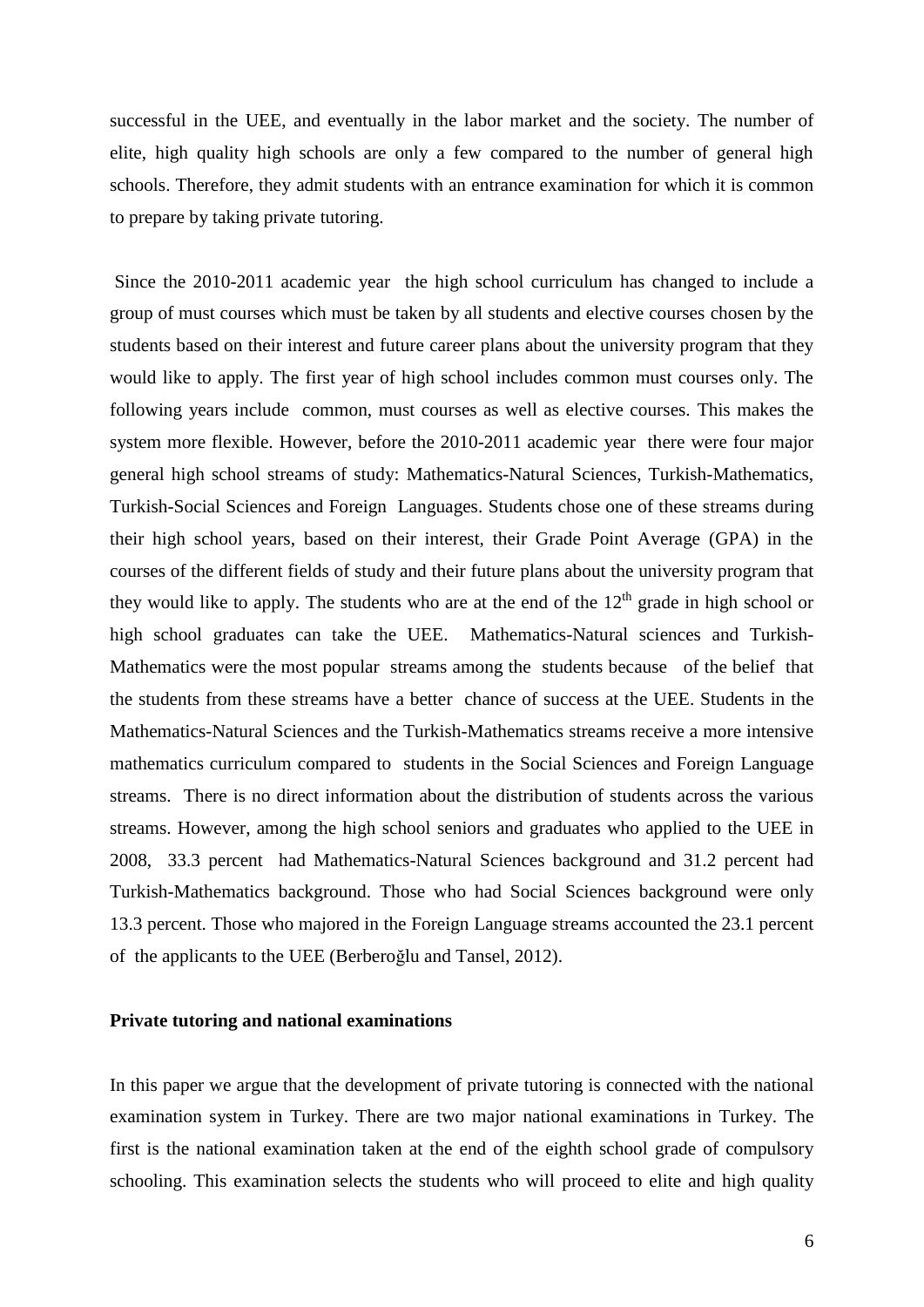schools such as science high schools, Anatolian high schools and private high schools. Students can prepare for this examination in various ways, including by taking private tutoring. Entering an elite high school increases a student's chances of subsequently entering an elite university and obtaining a good position in the labor market and the society. The second major national examination is the UEE. It is taken by high school students at the end of their senior years (twelfth grade) and by high school graduates. It is a highly competitive examination that determines whether a student can enter a prestigious university and whether that student would be successful in the labor market. Students often start preparing for this examination during the first year of high school by having private tutoring. Preparations intensify during the last year of high school.

The UEE system is centralized since 1974 and conducted by the Student Selection and Placement Center. This is the body that prepares and conducts the examinations for selecting and placing students into Turkish higher education programs. There was a single-stage examination system until 1981 whereby students took the examination in one sitting at the same date and time all over the country. In 1981 two-stage examination was adopted which were given with about two months interval in between. In 1987 there was a reduction in the number of the subjects that must be answered in the examination. In 1999 a single-stage examination was re-instituted. Currently there is two- stage examination again.

According to the current information provided by the Student Selection and Placement Center (2012), the first stage examination (called YGS) will be given in April, 2012 and the second stage examination (Called LYS) will be given in June, 2012. YGS is designed to assess the students' ability to think through and use the basic concepts in the high school curriculum common to all students. The subjects include Turkish language, Social Sciences (History, Geography and Philosophy), Basic Mathematics and Naturel Sciences (Physics, Chemistry and Biology). Tests include multiple choice questions with five alternatives. YGS is taken in a single sitting that lasts for 160 minutes. Weighted scores are computed. Those who score less than 140 will not be eligible to participate in any one of the higher education programs. Those who score 140-179 will be eligible to be placed in one of the two-year vocational associate degree programs or the two-year or four-year Open Education Programs. The Open Education Program is based on distance education. It is one of the largest distance education programs in the world. During the academic year of 2010-2011 there was a total of 1.714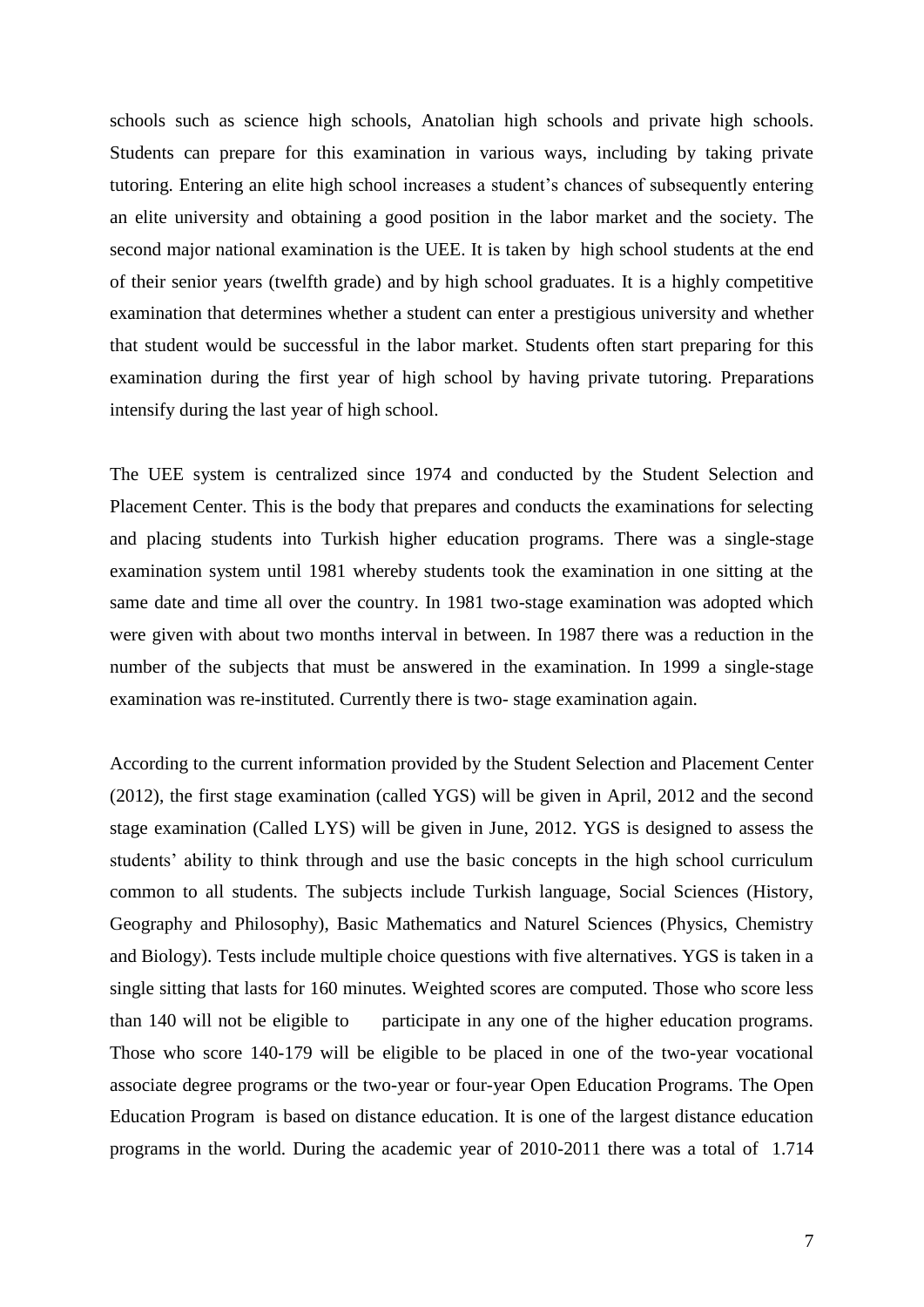million students registered in two-year or four-year distance education programs (Student Selection and Placement Center. 2012).

Those who score 180 or more in at least one of the tests of YGS will be eligible to further participate in the LYS. LYS is given in June, 2012 on four separate days, in four separate fields. These fields are Mathematics-Geometry, Naturel Sciences, Literature-Geography, Social Sciences and Foreign Languages. The candidates choose among these fields depending on their streams of study in high school and on the requirements of the university programs they would like to enter. Weighted scores are computed. Those who score a 180 or more in the LYS will be eligible for placement into a four-year university program. There is a complex system of computing the weighted scores. This system takes into account the graduation grade in the high school. This depends on the high school graduated, graduation year and the graduation grade. The weight changes according to the distribution of the graduation grades in the high school and the place of the student in this distribution. Those students who graduate as the top student of their high school and those who receive prizes in national or international competitions can receive additional points in the weighting scheme and/or not take the UEE (Student Selection and Placement Center, 2012).

The increasing number of high school graduates, coupled with quotas imposed on university admissions makes UEE highly competitive too. In 1980, the number of applicants to the UEE was 466,963 and 41,574 of them were selected and placed in a four year university program( there were no two-year programs at that time). Thus, the proportion of those who were placed was only 8.9 percent. Both the number of applicants to the UEE and the proportion of those who are placed in a university program have increased over time along with the increase in the number of high school graduates. In 2008, only about a third of all 1,574,928 applicants were selected and placed in the two or four-year higher education programs. In 2010, there were 1,587,866 applicants to the UEE. The 874,306 of the applicants were selected and placed into a two or four year higher education program. Thus, 55.1 percent of the applicants were placed in 2010 (Student Selection and Placement Center, 2012). This increase in the proportion of those who are placed in a university program is due to the recent increase in the quotas of the universities and the establishment of the new both public and private universities increasing their number.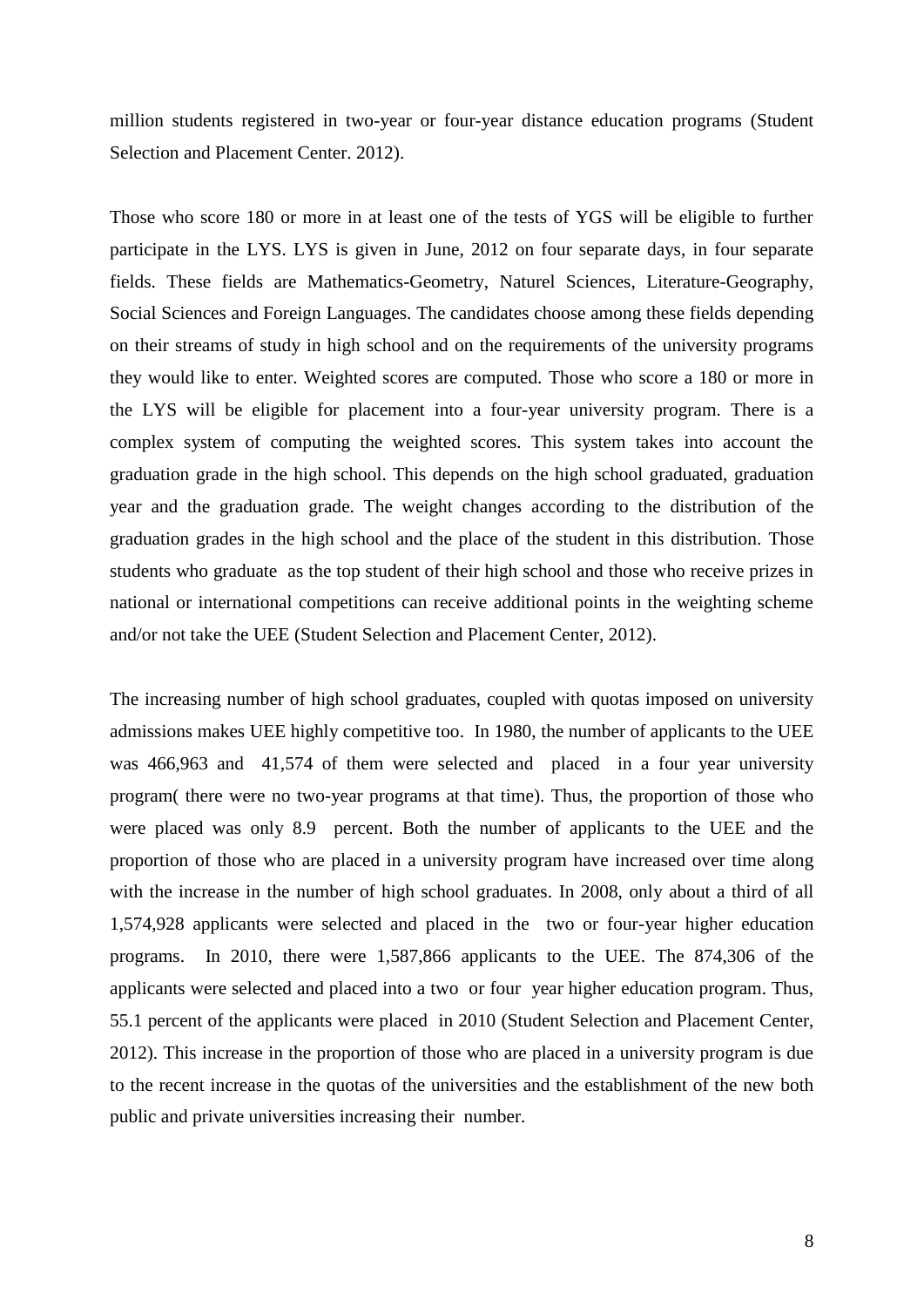As remarked earlier the main post-high school, higher education programs in Turkey include two-year programs of associate degree, four-year programs of bachelor's degree (six years in case of medical schools) and other programs. There are also masters and Ph.D. degree programs. At the high school level, first of all we differentiate between general high schools and the vocational high schools. There are a variety of different types of general high schools such as science high schools, Anatolian high schools, private high schools and general (public) high schools. These schools differ widely in terms of quality of education. This was identified as one of the sources of inequity in the discussions of the previous section. The performance shown by the graduates of these high schools at the UEE also varies widely. The admission rate to a four year university program which shows the proportion of the applicants who are placed into a four year program is as follows. For the applicants from the social sciences high schools the admission rate was the highest with 82.17 percent. The next highest rate was for the private science high school applicants with 69.43 percent. The admission rate was 63.41 percent for the public science high school applicants, 60.45 percent for the Anatolian high school applicants and 59.56 percent for the foreign language private high school applicants. In contrast, the admission rate for the general public high schools which comprise the majority of the general high schools, was only 22.78 percent (Student Selection and Placement Center, 2012). These statistics indicate that the applicants who are most successful in the UEE come from the science high schools, Anatolian high schools or the private high schools.

Similar conclusions were reached by the authors who investigated the success of the students from various types of high schools in Turkey. Köse (1999) investigated the success of the students in the 1995 UEE according to the types of the high school that the students attended. He found that the students from science high schools, Anatolian high schools and the private high schools have a higher chance of placement at a university program compared to students from a general public high school or vocational high school. He attributes this to the selection examinations that the former schools administer in admitting students. Thus these students representing a select group. Berberoğlu and Kalender (2005) examined the scores of the Turkish students in the 1999-2002 UEE and the 2003 PISA. They found that the differences between school types are larger and more important than the differences between the regions across Turkey. The students from science high schools, Anatolian high schools and the private high schools performed above average in the UEE and the PISA and while the students from general and vocational high schools performed below average. In particular the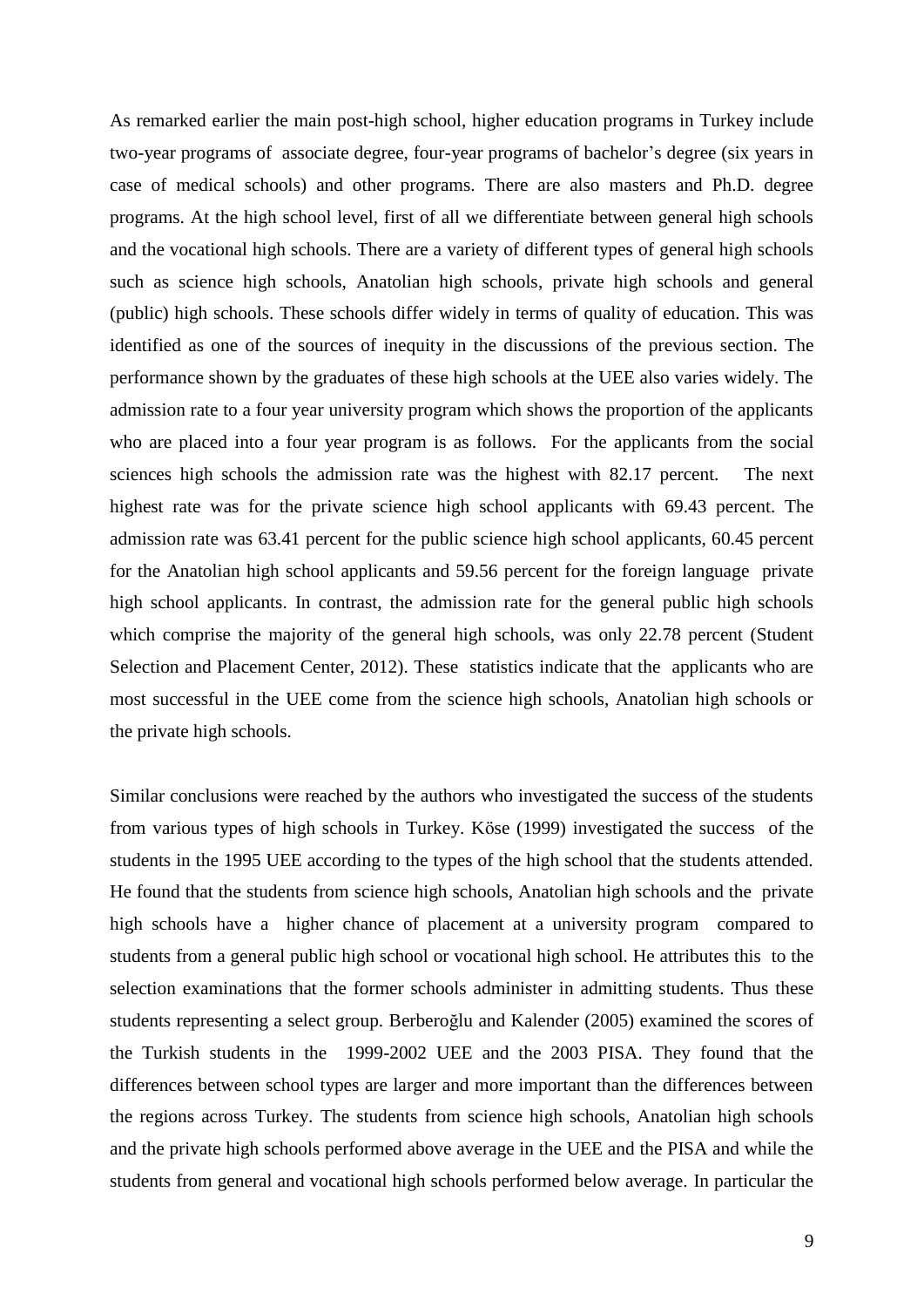performance of the students from science high schools in PISA was very high. Their standard scores were two standard deviations above the international average (Berberoğlu and Kalender, 2005). Günçer and Köse (1993) examined the effects of family background, high school type and the PTCs on the academic achievement of the Turkish high school seniors. They found that the family background is more important than the other factors in explaining academic achievement. Dinçer and Uysal (2010) also reached the similar conclusion.

Those who could not succeed in the UEE either prepare for the UEE again for the following year (mostly by attending PTCs), or look for a job. Those who do not obtain a placement into a university program, in general, represent a population that does not have the necessary labor market skills. This is because the general high school curriculum (as opposed to vocational high schools) concentrates on academic preparations rather than labor market skills. Access to a prestigious university program is a major concern of parents and students.

Ekici (2005) investigated the examination related attitudes of a group of high school students from various schools in Ankara. He found that students who attend PTCs developed positive attitudes towards UEE compared to the students who did not attend PTCs. This finding did not differ by gender or by the type of high school attended. These results indicate that the students attending PTCs develop self-confidence about taking the UEE.

Within this larger context, despite 12 years of formal schooling, parents and students overplay the function of private tutoring, considering it as the main solution to performing well on the entrance examination to elite high schools and the UEE, and gaining access to a university. As a result, Kuban (2011) observes that schools and teachers lose their power and prestige in society. More value is given to PTCs (TED, 2005). PTCs emphasize mainly exercises intended for memorizing and remembering sample question formats and their answers (Gök, 2010). Finally, private tutoring exacerbates social inequalities by selecting the most successful students, training them for the entrance examinations, while consolidating their own prestige and standing.

The preparation process for the two national examinations disrupts the formal schooling attendance especially during the second semester of the senior years of primary school and the high school. Students attend PTCs rather than classes in mainstream schools. They provide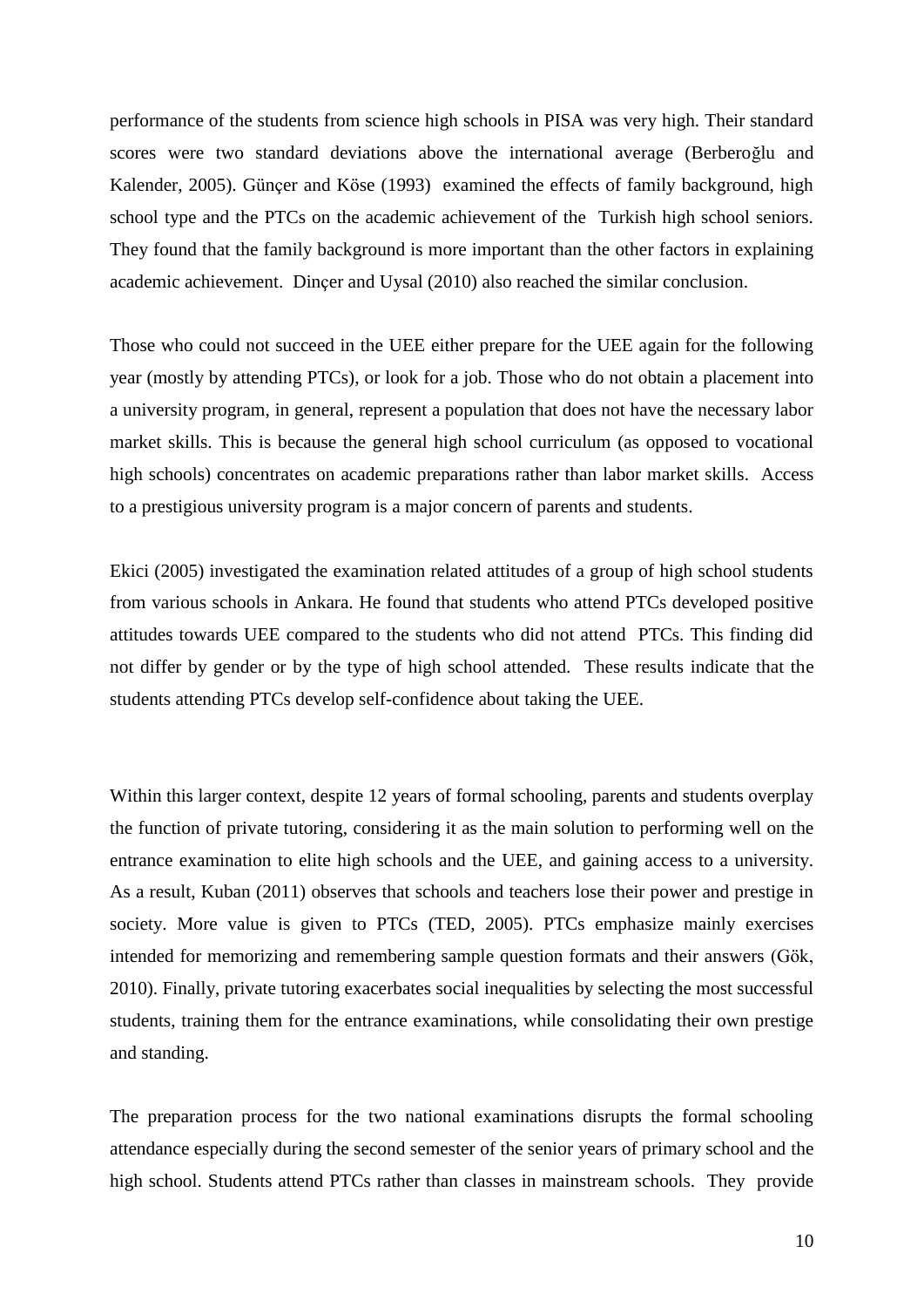expensive, false medical reports of sickness to account for their absence from their mainstream classes. Further, national examinations do not cover all of high school subjects. Subjects such as sports, arts, music and foreign languages are not covered in the UEE and therefore not given importance in high school teaching. In particular, most high school graduates lack foreign language skills except those graduating from the foreign languages stream. Moreover, the competitive nature of the examinations adversely affect the social relations among students. This attitude hinders the development of mutual trust and cooperation among youngsters.

With the increase in the number of primary and high school students in the educational system the number of PTCs has also increased. From 1997 to 2006 the number of PTCs increased by 148 %, while the number of students receiving private tutoring increased by 198% (TED, 2005). During the 2010-2011 academic year, there were 1.235 million primary and high school students receiving private tutoring. There were 4,099 PTCs and 50,209 private tutoring teachers in Turkey (Ministry of National Education, 2011). In comparison, during the 2010-2011 academic year, the total number of primary school students was 10.981 million. The total number of general and vocational high school students was 4.749 million during the same year (Ministry of National Education, 2011). This gives a total of 15.730 million potential PTC students in the primary school and high school levels. Perhaps the number of students in their senior years at the primary school and at the high schools could give a better idea about the potential PTC applications because the preparations for the national selection examinations intensify during the senior years of these schools. During the 2010-2011 academic year the number of students in the eighth grade (last year) of the primary schools was 1.367 million. The number of students in the twelfth grade (last year of the high schools) was 1.552 million during the same year (Ministry of National Education, 2011). This gives a total of 2.919 million senior students in the primary and high schools as potential PTC students. A survey conducted by TED (2005) compared the quality of teaching in PTCs and mainstream schools. It revealed that 44% of the high school seniors, 65% of the high school graduates, and 34% of the university students believed that the quality of teaching was better at the PTCs compared to mainstream schools.

Using and analyzing data supplied by the Student Selection and Placement Center, Berberoğlu and Tansel (2012) found the proportion of the applicants to the 2008 UEE who received private tutoring. They reported that the 85% of the applicants with the Mathematics-Natural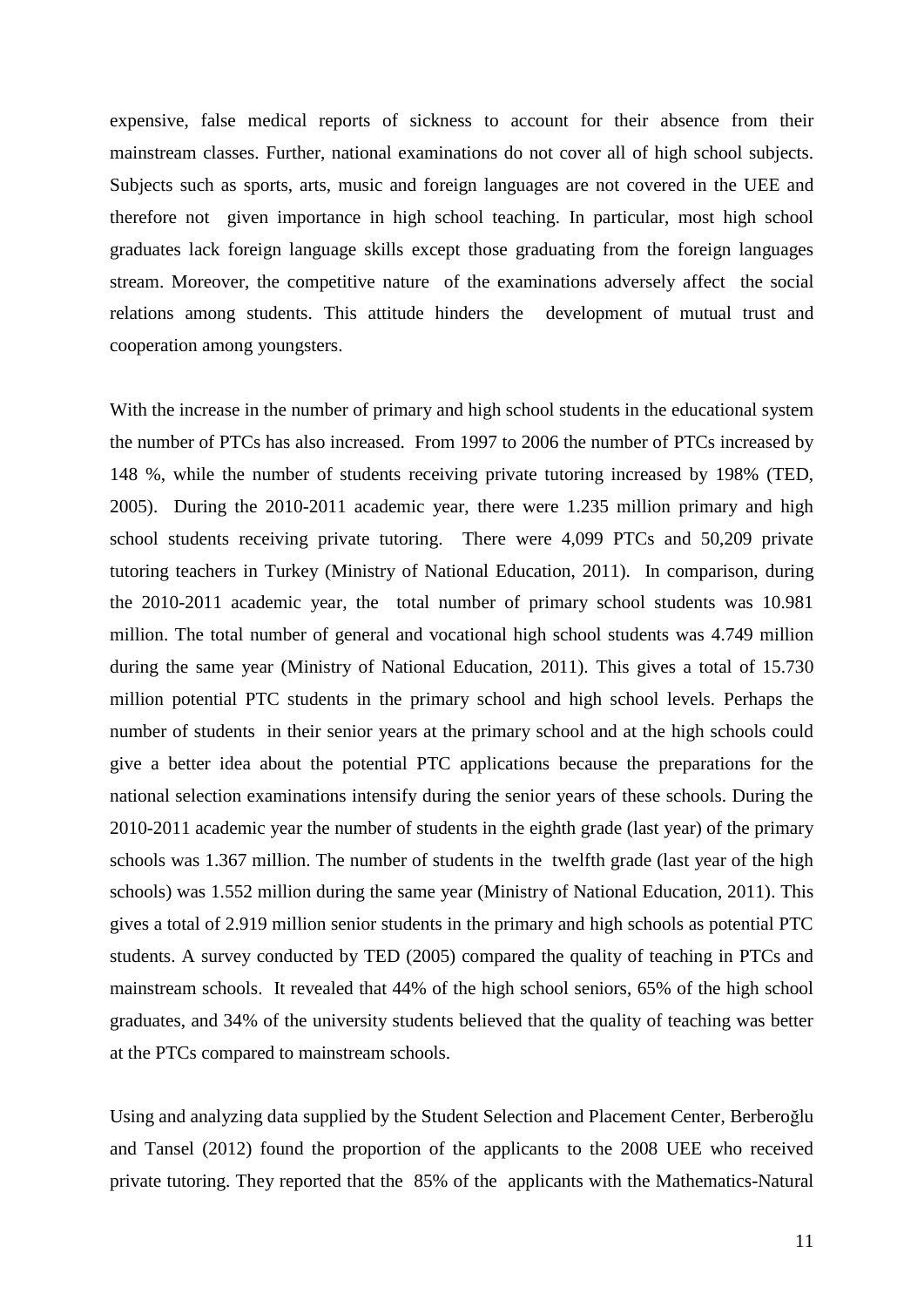Sciences high school stream received private tutoring. This was true for 71% of the applicants with the Turkish-Mathematics stream and 53% of the applicants with Social Sciences stream. Thus, students from the more popular high school streams of Mathematics-Natural Sciences and Turkish- Mathematics were more likely to receive private tutoring. This may be due to the more rigorous mathematics curriculum they receive in these streams. Berberoğlu and Tansel also compared students who received private tutoring to those who did not receive any private tutoring in terms of their parental background characteristics. They found that students who did not receive private tutoring have modest socio-economic backgrounds. In contradistinction, students who received private tutoring have more affluent parents. They also tend to have higher interest in and perceptions of academic success than students who do not receive any private tutoring (Berberoğlu and Tansel, 2012).

Baştürk and Doğan (2010) investigated the views of mathematics teachers in Istanbul on PTCs. The teachers explained that the students go to PTCs in order to learn about the techniques of taking multiple choice tests and gain experience in taking such tests. The teachers expressed concern about PTCs being a large economic sector with profit motives. They also expressed concern that students' eventual success in the UEE is attributed solely to their attendance to the PTCs but their teaching at the mainstream schools are not given any credit.

According to Morgil et al. (2001) teachers think that attendance to the PTCs have a negative effect on the students' attitudes in their classes. Some students do not pay attention in class thinking that they will learn the topic at the PTC. Other students who already learned the topic at the PTC can fall into conflict with their teacher. Teachers also think that students get divided as those who are attending PTCs and as those who are not attending PTCs. This division increases importance of the PTCs and drops the mainstream schools to a secondary position in importance. Teachers also feel the internal pressure of the UEE and therefore, concentrate more on the topics that are likely to be on the UEE (Morgil et al., 2001). Students attend the PTCs in order to learn test taking techniques, to prepare for the national examinations and to overcome the examination anxiety by taking a lot of practice tests.

Some students and parents think that it is a must to attend PTCs in order to succeed in national selection examinations. Some teachers thought that practicing test taking techniques is an important advantage of attending the PTCs however the important disadvantage is that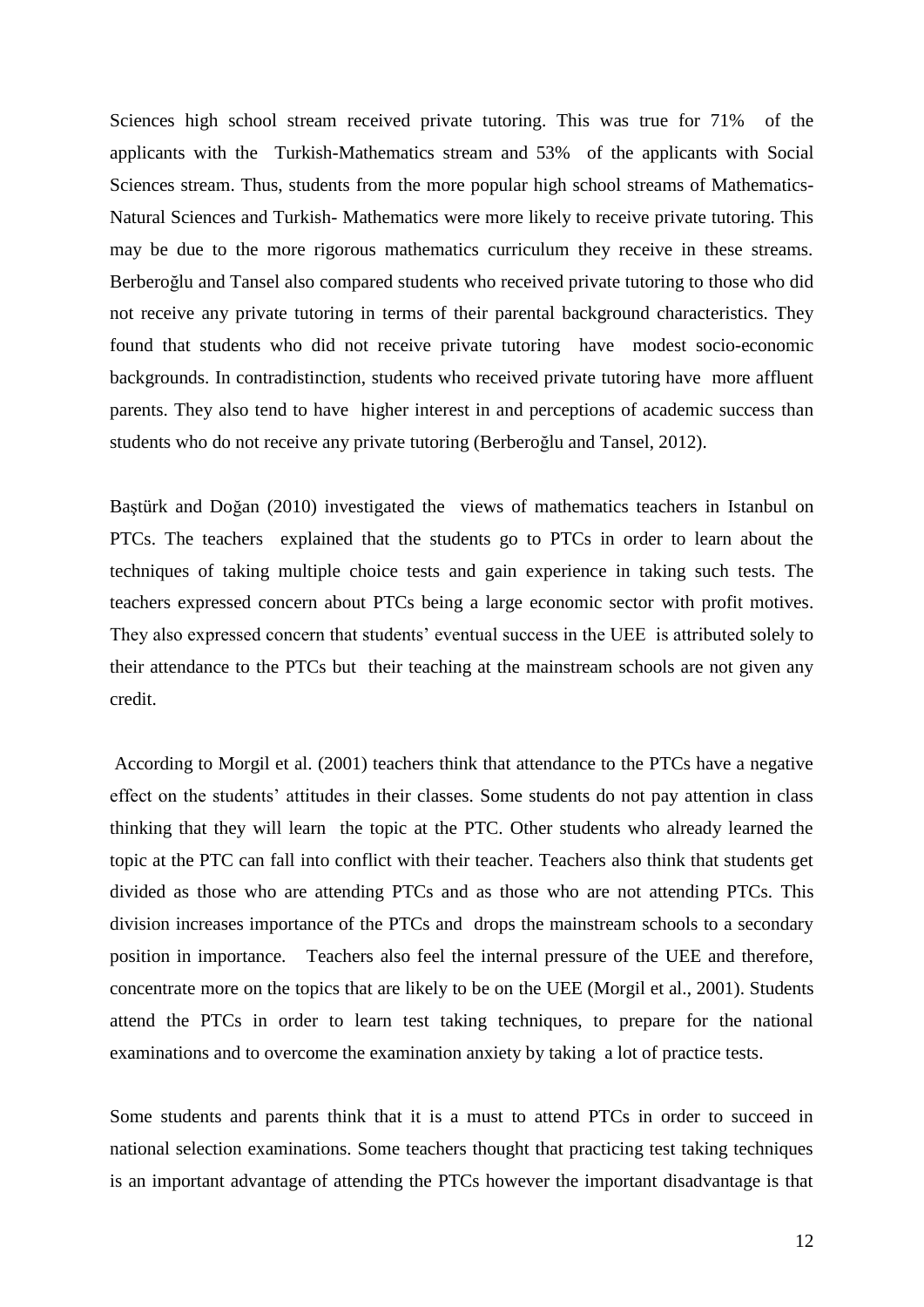the students do not learn to express themselves (Morgil et al., 2001). The faculty at the universities note that the incoming students lack explanation and interpretation skills because they have concentrated on answering multiple choice questions throughout their primary and high school careers at the PTCs (Ortaş, 2006). Morgil et al. (2001) investigated the importance of the pilot examinations that are given at the PTCs by Öz-De-Bir. As remarked earlier such pilot examinations are given throughout Turkey at the same date and time. Morgil et al. found that there is a positive highly significant relationship between the scores of the students at the pilot examinations and the actual UEE. The results also indicated that chances of success at the UEE increased by the attendance at the PTCs. Further, these results differed by the various regions of the Turkey.

#### **Private Tutoring Centers and Their Association Öz-De-Bir**

The UEE system and private tutoring venues are connected in many ways, the most important of which were discussed by Tansel and Bircan (2006, 2008). There are three different forms of private tutoring in Turkey. The first is one-to-one individualized teaching delivered by either accomplished students of prestigious universities or retired or currently active teachers. It is the most expensive form of tutoring. Tutors often guarantee the success of their students, charging high fees. The second form of private tutoring takes place on school premises by volunteer teachers. This is organized for a nominal fee, outside of formal classroom hours for students who need help with their classroom work. School boards organize this form of private tutoring with the permission of the Turkish Ministry of National Education. It is more common in primary school than in high school. The third and most prevalent form of private tutoring is provided by PTCs, known as "dersane" in Turkish<sup>4</sup>. Licensed by the Ministry of National Education, they resemble schools, with professional teachers working for profit. Teachers who work in public schools are prohibited from teaching at PTCs unlike in Taiwan where teachers in public schools are also allowed to work in the PTCs (Morgil et al., 2001). PTCs provide courses that supplement mainstream school subjects. However, their main activity centers on preparing students for the national examination for entry to elite high schools and for the national examination for entry to universities. They also provide counseling and guidance on the choice of universities, study

1

<sup>&</sup>lt;sup>4</sup> This word literally means "house of courses" in Turkish.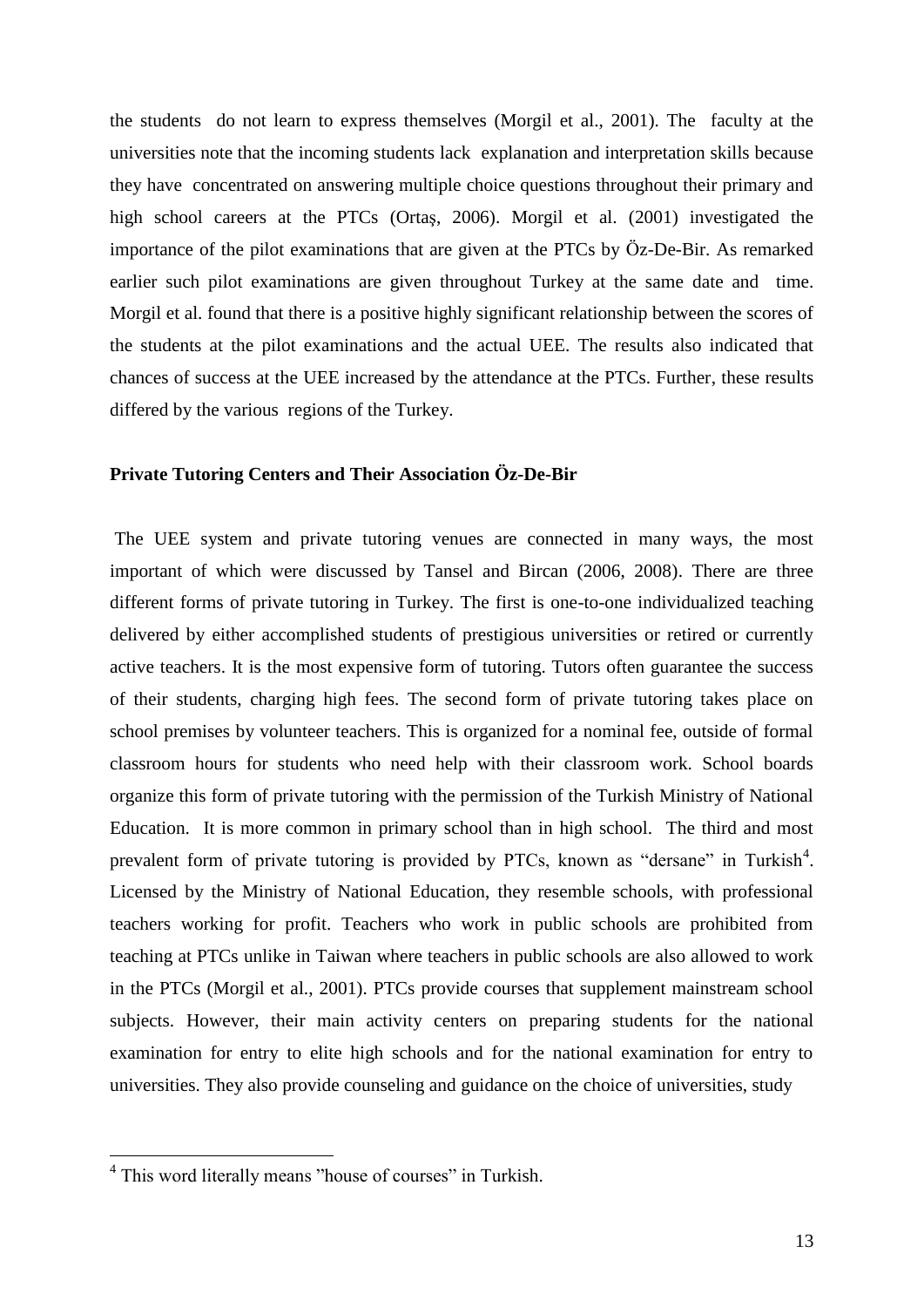fields and future career selection. PTCs administer initial placement tests to their applicants. The students who do best on these tests are registered free of charge. The eventual success of these students in the high school examination or in the UEE advertises the effectiveness of their PTC teaching.

As mentioned earlier Öz-De-Bir is the largest and the oldest association of the PTCs. Öz-De-Bir represents its members in the official meetings and in the public. One of the topics of discussion with the government officials is the reduction in the tax obligations of its members to the same level paid by the private schools. As Öz-De-Bir views it, there are two important functions of the PTCs. The first is to support the students in the subjects that they are deficient. The second is to prepare them for the national selection examinations (Öz-De-Bir, 2012). A typical PTC provides 500-700 hours of instruction annually (Vatan, 2009).

This instruction takes place after the school hours during the weekdays and also during the weekends. In 2009 there was a 25-30 percent increase in the number of students registered with the PTCs. This was mostly due to the registry of the vocational high school students who were allowed to sit in the UEE during that year (Cumhuriyet, 2009).

Öz-De-Bir has been administering pilot examinations before the national selection examinations take place every year since 1985. The pilot examinations are given at the same date and time across the country. Öz-De-Bir prepares the examinations and announces their results. The pilot examinations enable the students to become familiar with the national examinations system, cope with their examination anxiety, learn their deficient areas and ameliorate them.

Öz-De-Bir conducts studies to develop a standard of teaching and increase the quality of education of its member PTCs. It follows the developments abroad and informs its members. Öz-De-Bir has organized trips to countries such as UK, Japan and Greece in order to visit the private tutoring institutions in these countries. Öz-De-Bir publishes various books and test banks which help to prepare for the national examinations. It also publishes a regular newsletter for its members with up to date news and announcements (Öz-De-Bir, 2012). Öz-De-Bir functions as an educational NGO (Non-Governmental Organization). It organizes conferences and workshops for the public on social, cultural and educational issues. The year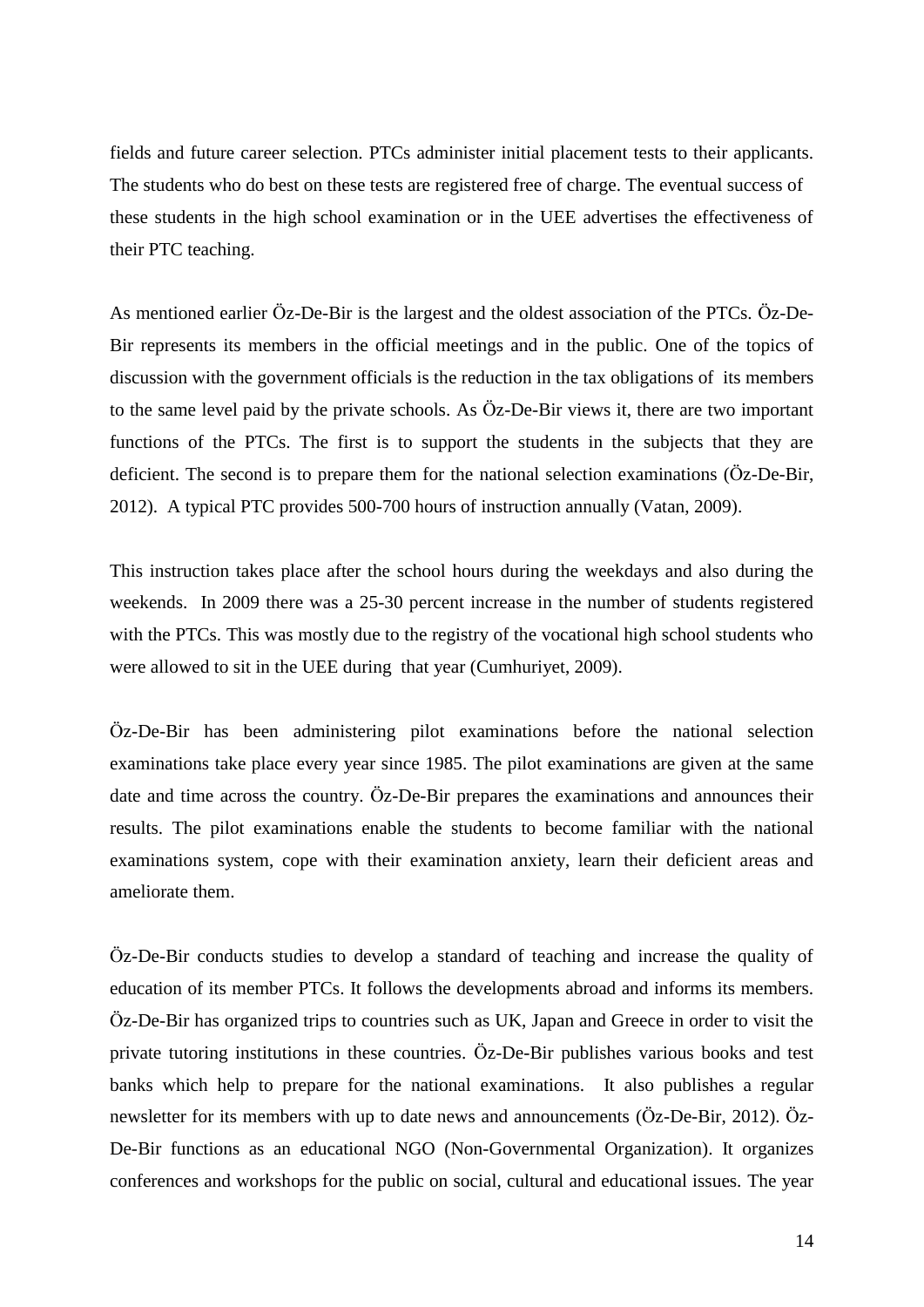of 2010 was the  $25<sup>th</sup>$  anniversary of Öz-De-Bir. In order to celebrate this it organized conferences across the country for parents, students and counseling teachers on important topics such as " Success in Examinations and in Life" and "Psychological Support of Children" (Öz-De-Bir, 2012).

In April 2010, it was reported in the news-papers that the prime minister talked about closing down the PTCs. Öz-De-Bir responded to this by saying that the PTCs are being made scape goats for the educational problems of the country and argued that the PTCs complement the education given at the mainstream schools (Öz-De-Bir, 2012). On the other hand, the strategic plan of the Ministry of Education for the period 2010-2014, discussed the possibility of transforming 70 percent of the suitable PTCs to private high schools or primary schools by 2014 (Ministry of Education, 2009). Öz-De-Bir sees the future of PTCs in providing lifelong learning (Öz-De-Bir, 2012).In an interview on March 25, 2012 with the news reporters, the prime minister said that the UEE (Yüksek öğretime Geciş Sinavi, YGS) will be eliminated and the PTCs will be transformed to private high schools (Hürriyet, 2012).

#### **Conclusions**

There are several implications of the present study. First of all, private tutoring is more common among children of families with higher income and wealth and with higher education levels. Second, the students' socio-economic and family background represent important determinants of students' performance in the entrance examination to elite and high quality high schools and in the university entrance examination. Third, there are significant differences in school quality especially between different types of high schools. Differences in examination performance are also related to the type of high schools besides the socioeconomic and family background of the students. There are very few elite, high schools of high quality. Access to these schools such as science high schools, Anatolian high schools and private high schools depend on the entrance examination taken at the end of eighth grade. For the purposes of preparation for these examinations some students attend private tutoring centers "as early as 10 years old" (World Bank, 2011). However, access to the private tutoring depends on the income and wealth of the parents. Thus private tutoring exacerbates social stratification and inequities in the Turkish society.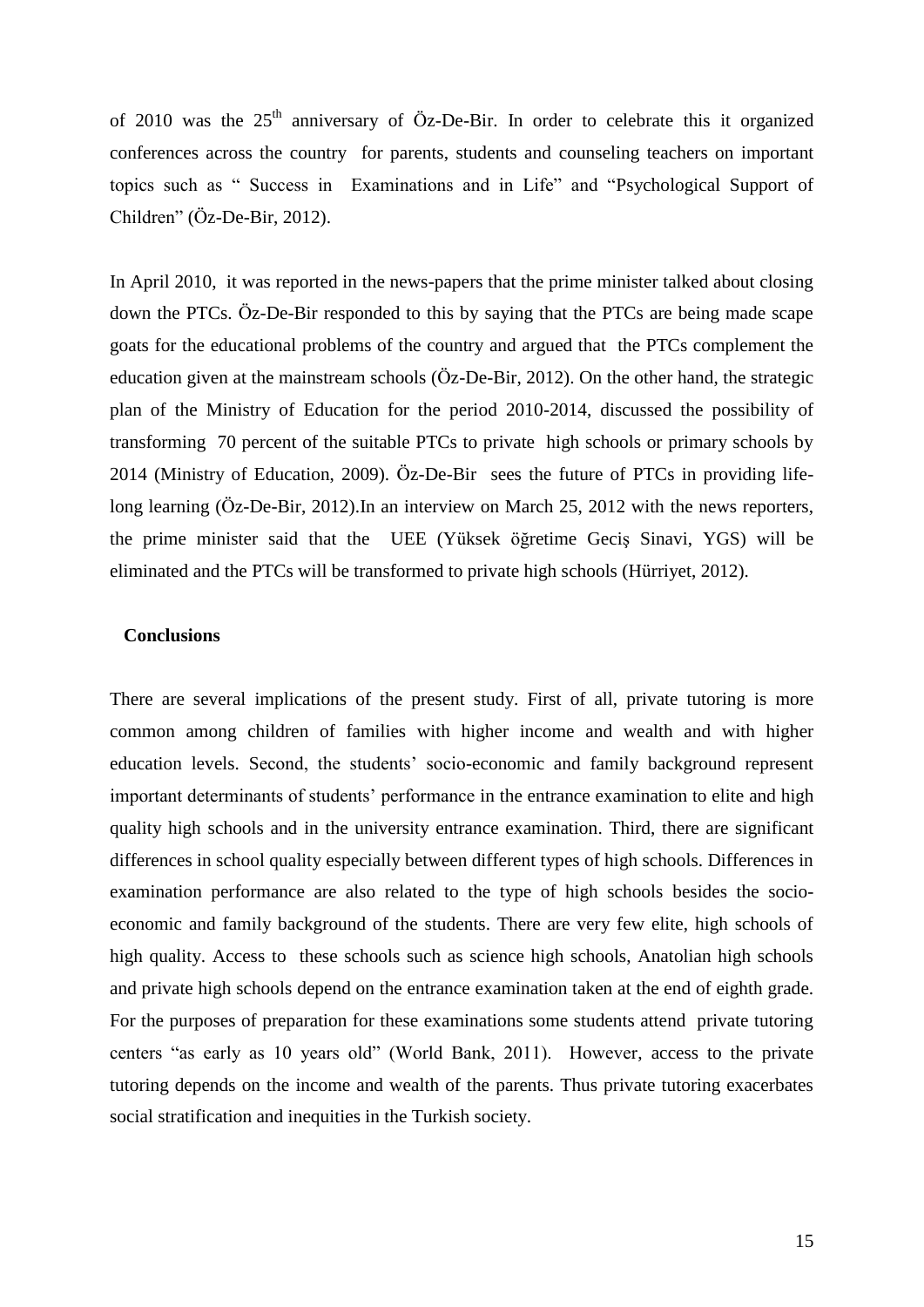In conclusion, the social class, the family background, quality difference between high school types, organizational distinctions between study streams in high school and rural/urban locations are all implicated in the reproduction of social inequities between various groups in Turkish society, of which private tutoring is but one manifestation.

A major recommendation is that policy makers in Turkey must rethink the opportunity structure currently operating within public education, in ways that offers equitable and sustainable success chances to all social groups. The needed support systems must be thought through as well.

## **References**

Baştürk, S. and S. Doğan (2010) Lise Öğretmenlerinin Özel Dersaneler Hakkındaki Görüşlerinin İncelenmesi ( Investigating High School Teachers' Views on Cram Schools) *Uluslarasi Insan Bilimleri Dergisi* (International Journal of Human Sciences), Vol.7(2), pp. 135-157.

Berberoğlu, G. and I. Kalender (2005) Öğrenci Başarısının Yıllara, Okul Türlerine, Bölgelere Göre Incelenmesi: ÖSS ve PISA Analizi (Analysis of Student Achievement by Year, School Type and Regions: ÖSS and PISA Analysis), *Eğitim Bilimleri ve Uygulama* (Educational Sciences and Practice), Vol. 4(7), pp. 21-35.

Berberoğlu, G. and A. Tansel (2012) Private Tutoring and Academic Performance: Evidence from Turkey, Mimeo. Ankara, Turkey: Department of Economics and Department of Secondary School Mathematics and Science Education, Middle East Technical University.

Dinçer, M, A, and G. Uysal (2010) Determinants of Student Achievement in Turkey, Istanbul, Turkey: Bahceşehir University Center for Economic and Social Research (BETAM) Working Paper.

Cumhuriyet Daily News-Paper (2009) Dersanelere Akin (Flooding into Private Tutoring Centers), 29 September 2009.

Eğitim Reformu Girişimi (ERG) (2011) Millet Vekillerine Mektup (A letter to the Members of the Parliament). İstanbul, Turkey.

Ekici, G. (2005) An Investigation of the Attitudes of Students' Toward the Student Selection Examination Through a Number of Variables, *Eğitim Yönetimi* (Educational Administration) Vol. 28, pp. 82-90.

Gök, F. (2010) Marketing hope: Private institutions preparing students for the university entrance examination in Turkey, In S. Karin Amos (ed.) *International Educational Governance, International Perspectives on Education and Society,* Vol. 12, pp. 123-134.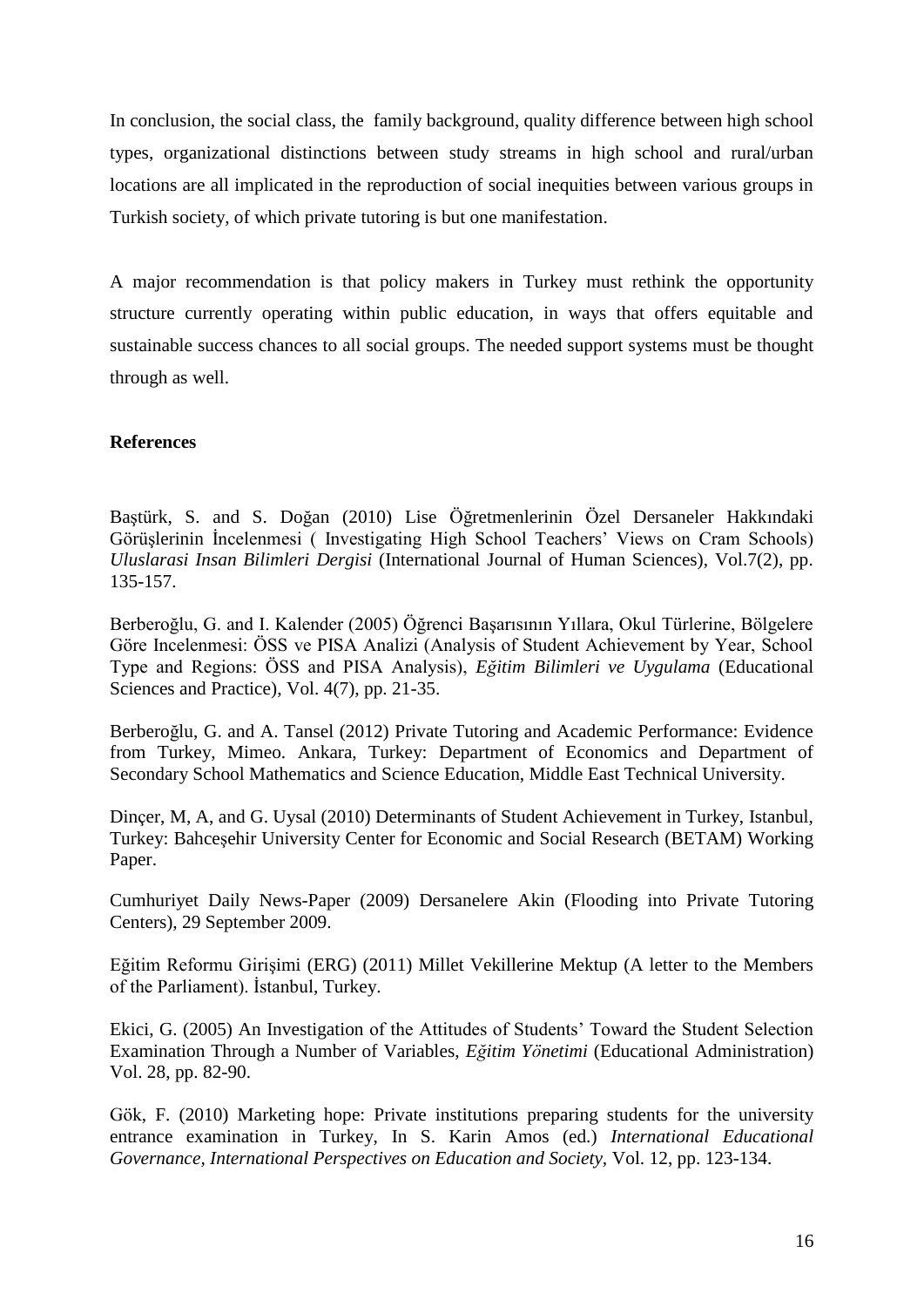Günçer, B. and M. R. Köse (1993) Effects of Family and School on Turkish Students' Academic Performance, *Education and Society*, Vol. 10, pp. 105-118.

Hürriyet Daily News Paper (2012) YGS ve Dersaneler Kalkiyor (University Entrance Examination and Private Tutoring Centers will be Eliminated), 25 Mart, 2012.

Köse, M. R. (1999) Üniversiteye Giriş ve Liselerimiz (University Entrance and Our High Schools), *Hacettepe Üniversitesi Eğitim Fakültesi Dergisi* (The Journal of Hacettepe University School of Education), Vol. 15, pp. 51-60.

Kuban, D. (2011) Dersane mi Istersiniz, Öğretim mi? ( Would You Like Private Tutoring or Teaching?) *Cumhuriyet Bilim Teknik*, Vol. 1282/2, October 14, 2011.

Ministry of National Education (2009) *Milli Eğitim Bakanliği Stratejik Planı 2010-2014* ( Ministry of National Education Strategic Plan 2010-2014), Ankara, Turkey: MEB Strateji Geliştirme Baskanliği.

Ministry of National Education (2011) *National Education Statistics, Formal Education, 2010-2011*, Ankara, Turkey: Ministry of National Education.

Morgil, I., A. Yılmaz and O. Geban (2001) Özel Dersanelerin Üniversiteye Girişte Öğrenci Başarisina Etkileri (The Effect of Private Tutoring Centers on the Success of Students in the University Entrance Examinations), *Hacettepe Üniversitesi Eğitim Fakültesi Dergisi* ( Journal of the Hacettepe University School of Education), Vol. 21, pp. 89-96.

Organization for Economic Co-Operation and Development (OECD) (2011), *Education at a Glance 2011: OECD Indicators,* Paris: OECD Publishing. <http://dx.doi.org/10.1787/eag-2011-en> Accessed November 20, 2011

Ortaş, I. (2006) Eğitim Sistemimiz ve Öğrenci Secme Sınavı Sonucları (Our Education System and the Results of the Student Selection Examinations) [http://strateji.cukurova.edu.tr/EGITIM/pdf/ortas\\_ol.pdf](http://strateji.cukurova.edu.tr/EGITIM/pdf/ortas_ol.pdf) Accessed February 15, 2012.

Özel Dersaneler Birliği (Öz-De-Bir) (2012) Web site, [www.ozdebir.org.tr/default.aspx](http://www.ozdebir.org.tr/default.aspx) Accessed February 29, 2012.

Student Selection and Placement Center (OSYM) (2012) web site, <http://www.osym.gov.tr/belge/1-13244/kilavuzlar.html> Accessed February 29, 2012.

Tansel, A. and F. Bircan (2006) Demand for Education in Turkey: A Tobit Analysis of Private Tutoring Expenditures, *Economics of Education Review,* Vol. 25(3), pp. 303-313.

Tansel, A. and F. Bircan (2008) Private Supplementary Tutoring in Turkey: Recent Evidence on its Various Aspects. Bonn, Germany. Institute for the Study of Labor (IZA) Discussion Paper No: 3471.